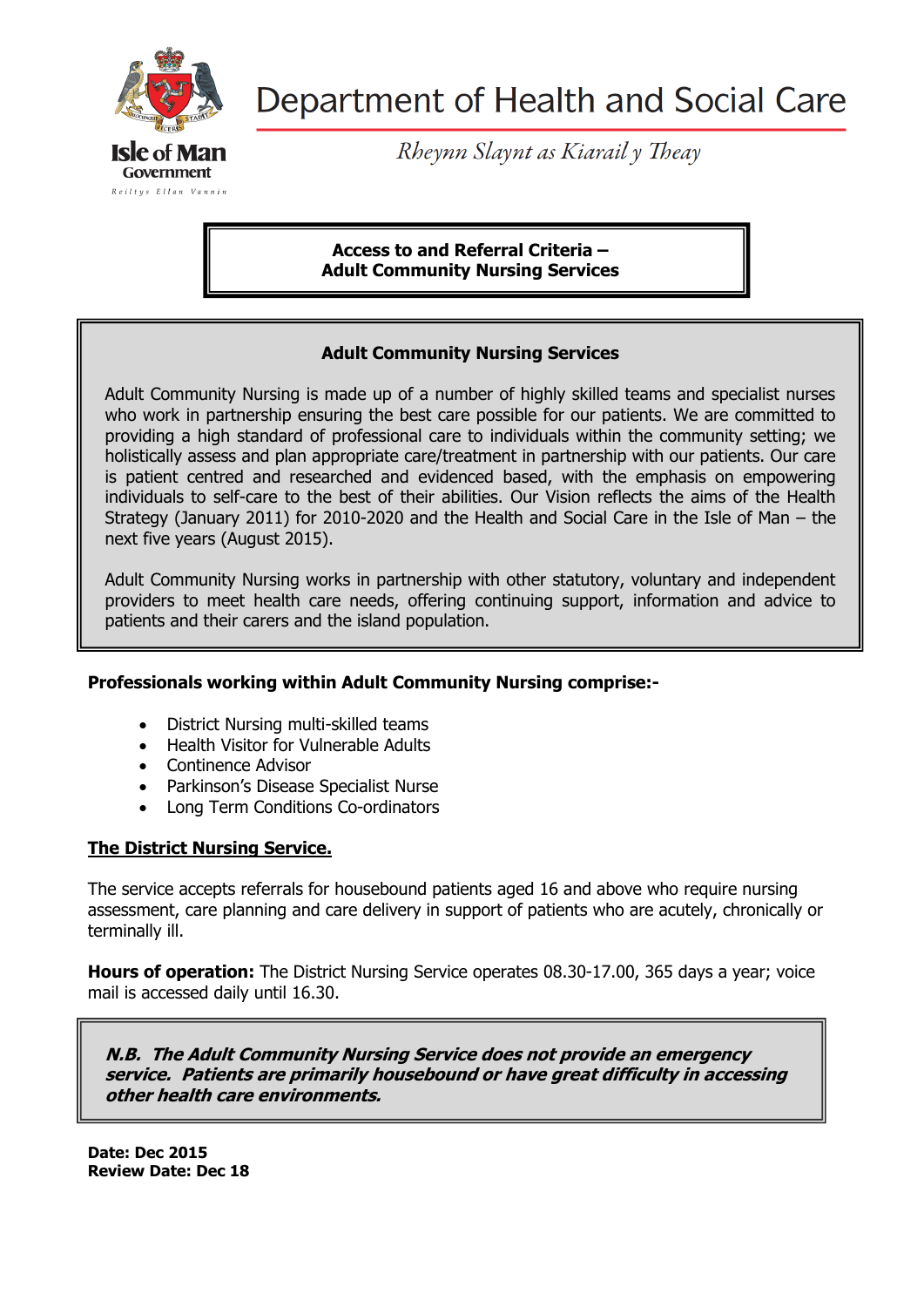## **How to make a referral to the District Nursing Service (quick guide/flowchart is shown in appendix 4a):**

The District Nursing Service operates an open referral service.

Patients and carers have given their consent to a referral being made.

**GPs and other members of the Multidisciplinary Team** can make a written referral directly to the DN team at the surgery/office. (Appendix 1)

**Patients/ Clients and Carers** can make referrals to the appropriate DN base directly.

**Hospital referrals** are made by completing a Continuity of Care form (Appendix 2) which is then faxed to Community Nursing Administration on 642653 where this information will be disseminated to the appropriate base. Weekend referrals are as above but also need to be telephoned directly to the appropriate community nurse base to ensure the nurse has been notified. (Appendix 3)

Community Nurses can be contacted directly at their bases; answer phone messages are regularly checked throughout the day. Messages left on the community nurse answer phone should be clear and concise and it should be noted that messages left after 4.30pm may not be dealt with until the following day.

| Urgent: -<br><b>Blocked catheter</b><br><b>Enema required</b><br><b>End of Life symptoms</b><br>$\bullet$                                                                                                                                                                                                                                                                                                                                                                                                       | will be seen within 4 hours, between<br>the hours of $8.30am - 5pm$ |
|-----------------------------------------------------------------------------------------------------------------------------------------------------------------------------------------------------------------------------------------------------------------------------------------------------------------------------------------------------------------------------------------------------------------------------------------------------------------------------------------------------------------|---------------------------------------------------------------------|
| <b>Non- Urgent: -</b><br><b>Routine Dressings</b><br>Injections, please specify if particular date or time $\vert$ will be seen 24-48 hours<br>of day is required                                                                                                                                                                                                                                                                                                                                               |                                                                     |
| <b>Routine Care: -</b><br>Long term partnerships with and support of<br>patients with chronic disease, and chronic<br>degenerative disease, carers and/or family<br>members<br>Care of Hickman/PICC<br>$\bullet$<br><b>Holistic nursing Assessment</b><br>Palliative and terminal care.<br>Wound management<br>Promotion of continence and assessment of<br>incontinence<br>Health promotion, advice and support<br>Promotion of self-care through education and<br>empowerment of individuals and their carers | will be seen within one week                                        |

# **Categories of Referral**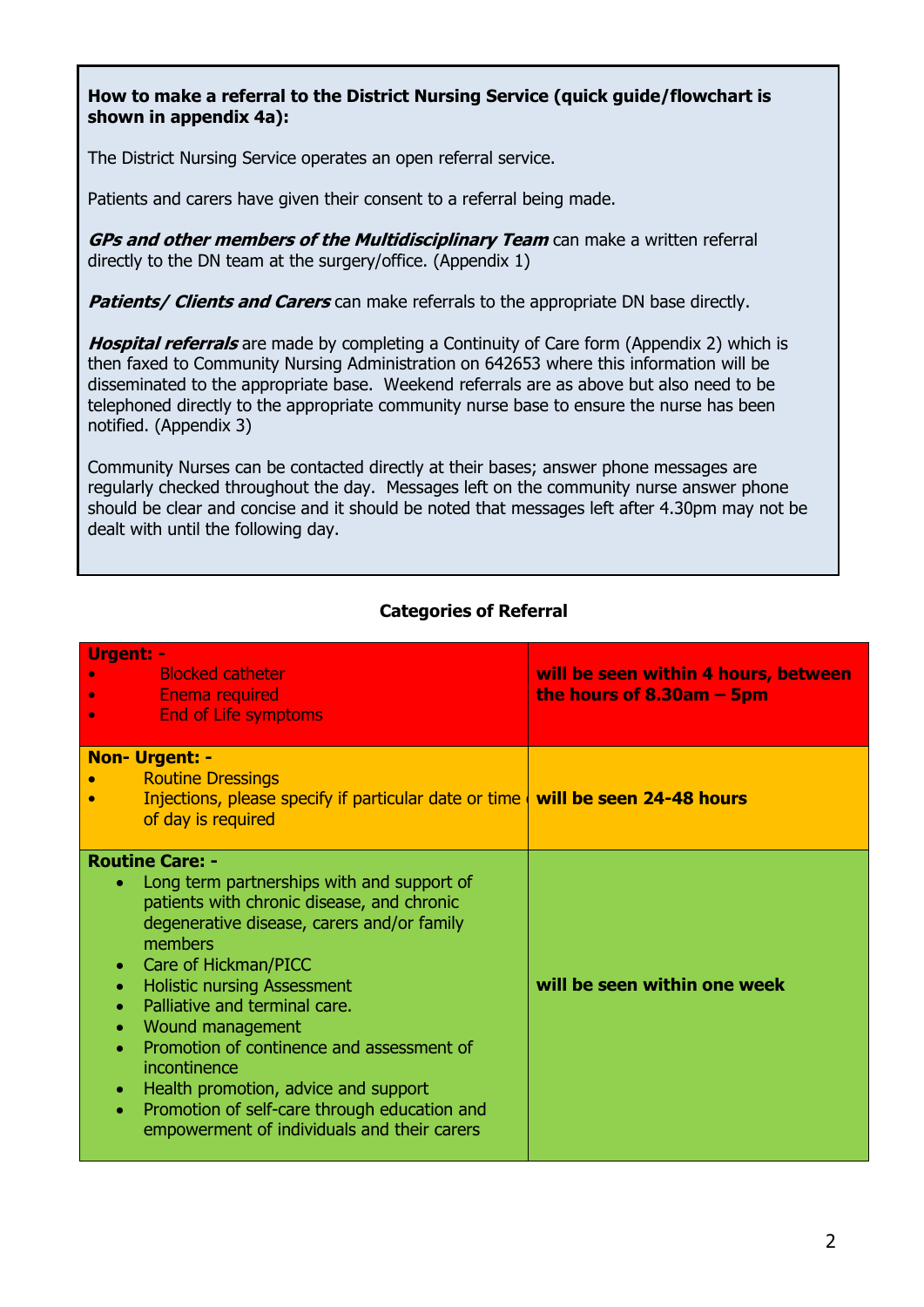# **Guidelines for referral to the District Nursing Service**

## **Staff Safety**

#### **The protection and safety of our nursing teams are of paramount importance to us.**

Health professionals working in the community are often lone workers; therefore it is vital that you share any information you might have regarding potential or actual safety issues relating to the patient or his/her carers at time of referral. Ideally in these instances a Multi-disciplinary meeting before discharge would be beneficial, if this patient is in hospital at referral.

There is a duty of care to share information where the Community worker might be subjected to violence, aggression, dangerous weapons or animals, or if there is any environmental concern.

The patient/client must have an identified nursing need that requires the intervention or advice from a registered nurse.

#### **Does your patient have a**

| <b>Nursing need?</b><br><b>or</b>                                                                                                                                                                                                                                                                                                                | <b>Social Care need?</b><br>or -                                                                                                                                                                                 | Therapy need?                                                                                                                            |
|--------------------------------------------------------------------------------------------------------------------------------------------------------------------------------------------------------------------------------------------------------------------------------------------------------------------------------------------------|------------------------------------------------------------------------------------------------------------------------------------------------------------------------------------------------------------------|------------------------------------------------------------------------------------------------------------------------------------------|
| <b>For example:</b><br>Holistic nursing<br>$\bullet$<br>assessment<br>Continence care<br>$\bullet$<br>Palliative/terminal care<br>$\bullet$<br><b>Chronic illness</b><br>$\bullet$<br>management<br>Teaching self-care<br>$\bullet$<br>Wound care management<br>Health<br>$\bullet$<br>promotion/education<br>Medication management<br>$\bullet$ | For example:<br>Mealtime<br>$\bullet$<br>provisions<br>Day care<br>$\bullet$<br>Domiciliary care<br>$\bullet$<br>e.g. housework<br>Assistance with<br>$\bullet$<br>personal hygiene<br>Respite care<br>$\bullet$ | <b>For example:</b><br>Assessment for<br>mobility aid<br>Assessment for daily<br>$\bullet$<br>living activities where<br>no nursing need |
| If so, refer to District<br>Nursing.                                                                                                                                                                                                                                                                                                             | If so, refer to Social<br>Care.                                                                                                                                                                                  | If so, refer to OT/physio                                                                                                                |

#### **Information we need to know from you on referral:**

- **We need to know** the patient's name, address, date of birth, telephone number, contact details, GP, reason for referral/anticipated nursing need, relevant past medical history, method of entry to property, directions to the address if the property is difficult to find.
- **On hospital transfers** please supply if applicable five days' worth of dressings, catheter bags, continence products etc to allow time for a prescription to be obtained.
- **Specialised Procedures/Complex Cases -** District Nursing Team members have a wide range of skills and expertise. However consideration must be given to certain specialised procedures which are not carried out frequently and which may, on occasion, require team members to undertake updates/further training.

All referrals will be assessed on (re)admission to the caseload.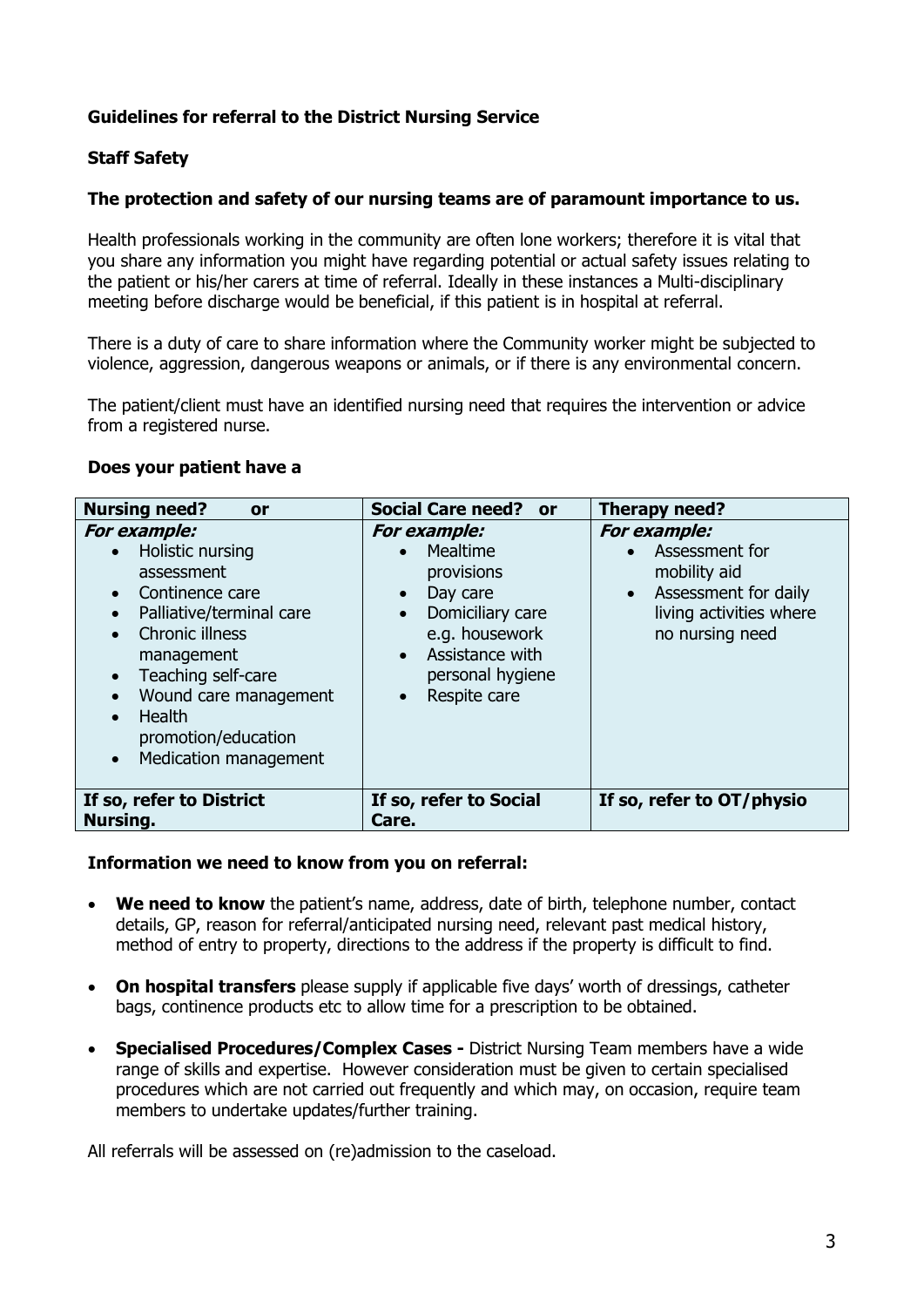**The referrer should** *not* give the patient information about times and frequency of visits, unless there is a specific reason as this will be decided and agreed following assessment between the patient/carer and District Nurse.

### **Specialised Procedures/Complex Cases**

### **Please contact District Nurse base to arrange discharge date as equipment/training etc may need to be organised.**

- IV Antibiotics (on an individual basis)
- Tracheotomy Care
- Enteral feeding
- Subcutaneous Fluids
- VAC Therapy

When specialised procedures are required it is essential that the District Nurse is contacted in advance of discharge. The District Nursing teams welcome the opportunity to discuss planned care or to attend discharge planning meetings in cases when complex health needs are identified or specialised equipment, i.e. hoists or mattresses are needed.

Nursing assessments will include the needs of carers and /or family members

Patients under the age of 16 must be routinely referred to the Children's Community Nursing Team. However under 16 year olds will occasionally be seen by the District Nurses in liaison with the Children's Community Nursing Team.

## **Guidelines**

As the patient's condition improves, and they are mobile, they may be asked to access services in other health care settings as appropriate.

Patients referred from hospital for wound care will require a five day supply of suitable dressings to accompany them prior to prescription being obtained.

Patients on VAC wound therapy will only be accepted on the caseload via a referral from the Tissue Viability nurse.

Referrals for home care, meals on wheels, day care and assistance with personal hygiene, bathing, getting up or putting back to bed **MUST** be referred to Social Services directly or advised to contact private agency.

Community Nurses cannot move any immobile patient without the appropriate equipment: a moving and handling risk assessment will need to be made.

If a patient is discharged from secondary care appropriate equipment must be in place in the home prior to discharge and a then referral made to the Community Nursing team if any intervention required.

Referrals for Flu / Pneumovax vaccines will only be accepted if the patient/carer/relative is already on the Community Nurse caseload.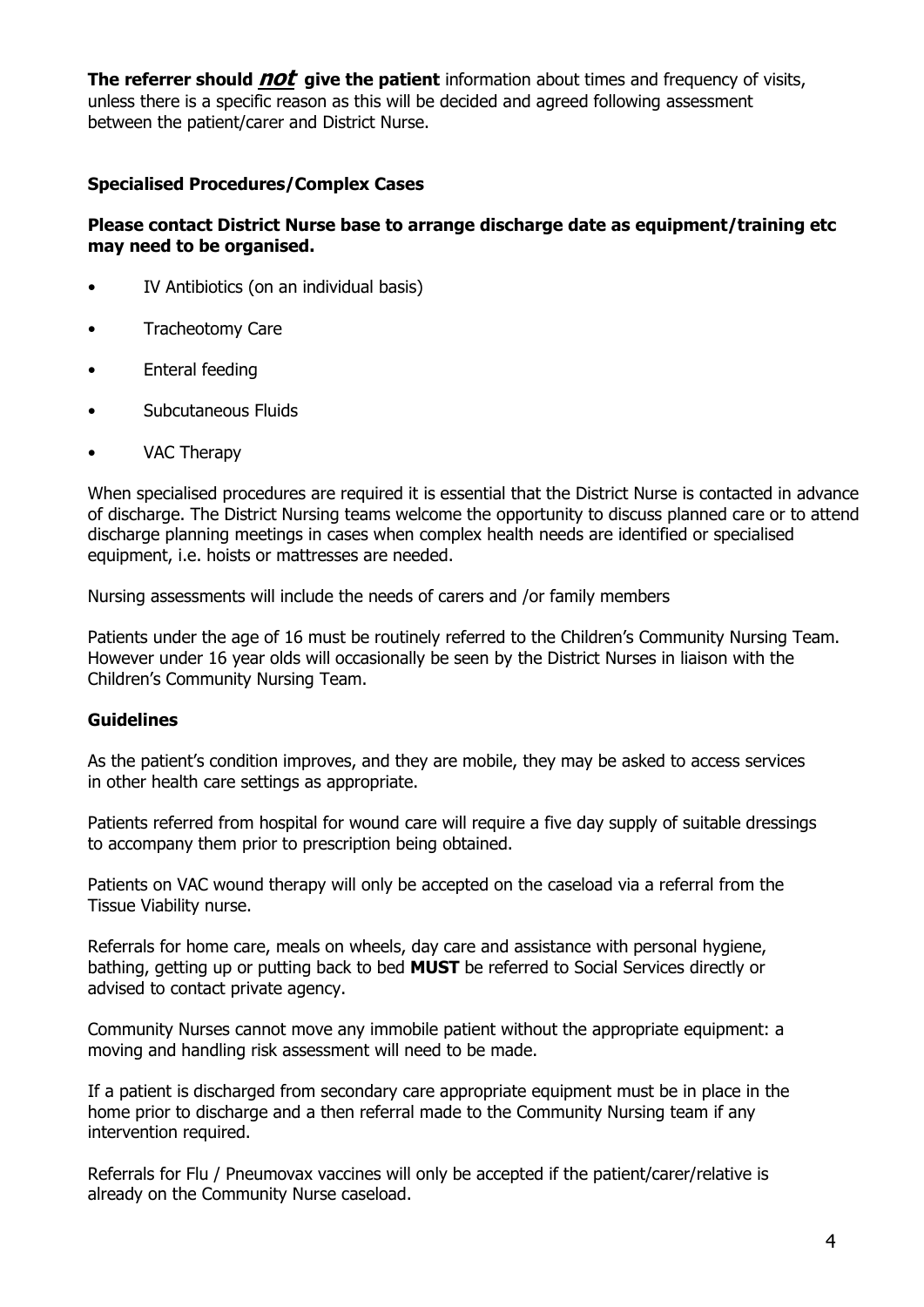# **Discharge Criteria and Planning**

- Health outcomes achieved
- Patient died
- Patient declines further contact
- Patient referred to another team or agency
- Patient does not fulfil referral criteria following initial assessment

Patients, families/carers and other professionals involved in the patient's care should be informed of plan of discharge and information given how to contact service should further Community Nursing needs occur.

## **Prevention, Self-care and Patient and carer Information**

- Carers informed of support services available and how to access Carers Assessments
- Self-management plans promoted
- Patients will be issued with appropriate information leaflets pertaining to their specified needs
- All patients informed of named health professional and how to contact service on discharge to obtain further advice and support
- Comments leaflet issued to all new patients and carers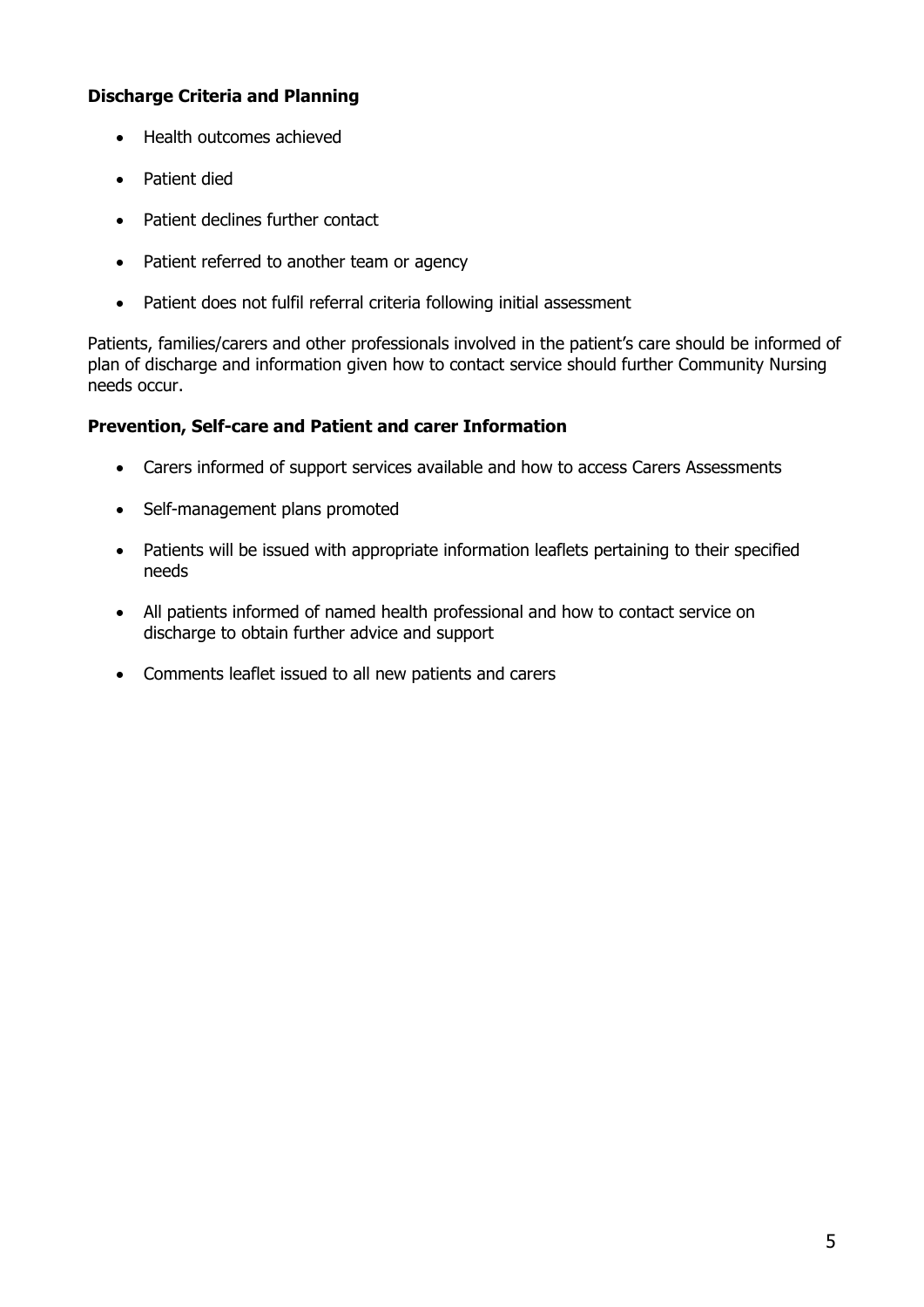There are also specialist nurses working within the Adult Community Nursing Teams these include:-

## **The Specialist Health Visitor for Vulnerable Adults**

The Specialist Health Visitor for Vulnerable Adults works primarily with vulnerable adults, especially those groups of individuals who normally do not access/engage with mainstream services.

The aim of the work is to search for and identify health needs/issues in order to empower and support patients to reach optimum independence, safety and well-being.

## **Criteria for referral**

Must have:

- a) Consent/unless lacking capacity
- b) Identified or suspected unmet health needs
- c) Vulnerability (please explain)
- d) No other nursing service already involved

#### **Hours of operation:**

**This is not an emergency service.** The Adult Health Visitor Service operates between 09.00am – 5pm Monday to Friday except for bank holidays and during periods of annual leave.

**How to make a referral to the Adult Health Visitor service (quick guide/flowchart is shown in appendix 4b):**

Referrals can be made by post, fax or telephone, it is an open referral system.

**Patients and carers must have given their consent for the referral to be made**

**Professionals** use Appendix 1 or Appendix 2 if referring from hospital.

**Patients / Clients and Carers** can make referrals to the Adult Health Visitor directly.

The Adult Health Visitor can be contacted directly at her base and there is an answerphone for messages.

Adult Health Visiting Service Third Floor, Markwell House, Douglas, Isle of Man, IM1 2RZ Tel: 01624 665941 Fax: 01624 662593 Email: [mandy.davies@gov.im](mailto:mandy.davies@gov.im) Web site: www.gov.im/health

Referrals will only be accepted if the patient meets the case holder's criteria. All patients/clients will be contacted within 5 working days of receipt of the referral.

**Please note this service is not covered during holidays and sickness**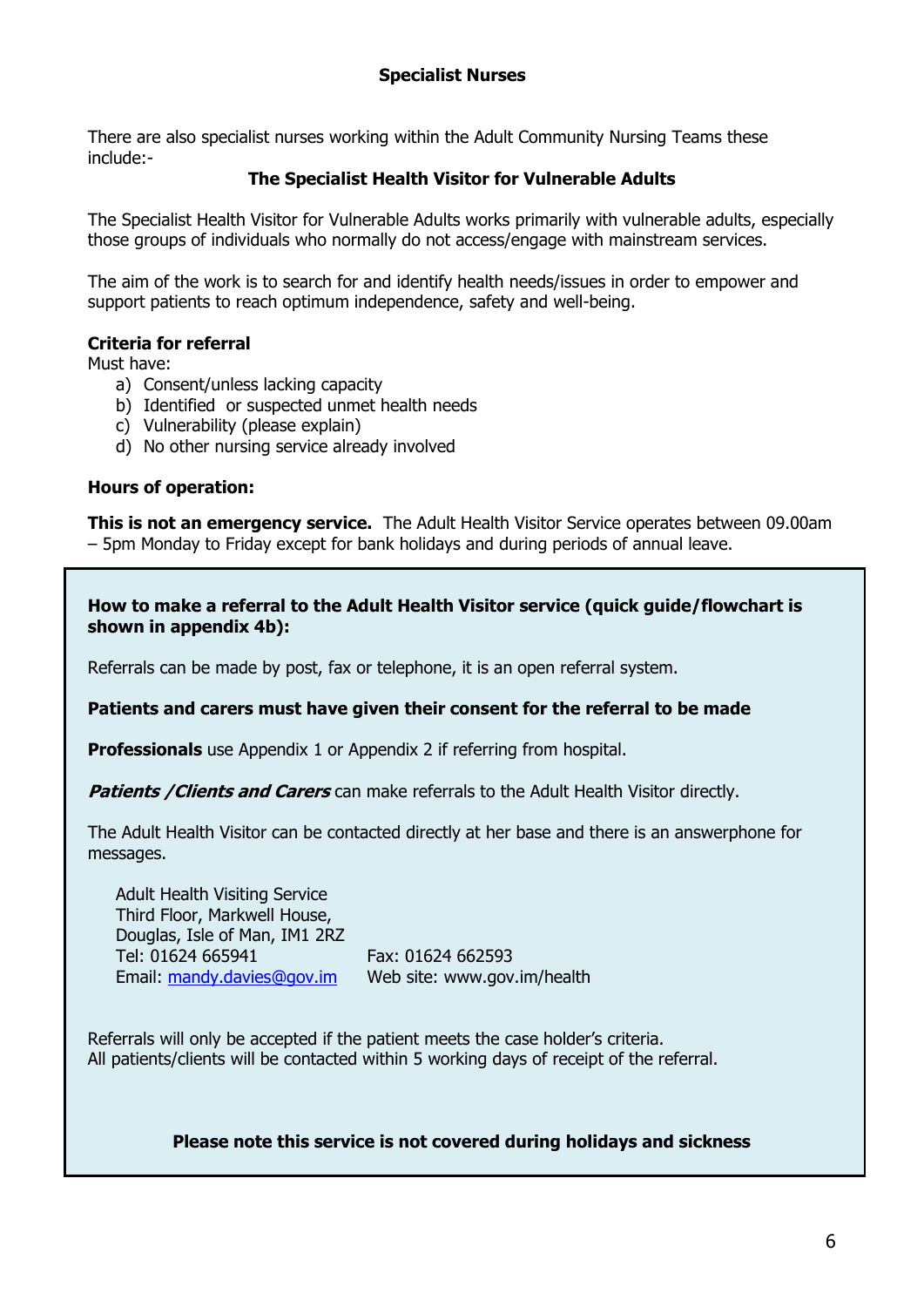## **Continence Nurse Advisor**

The Continence Advisor provides confidential advice on all continence related matters to sufferers and their carers, both informal and professional. The main aim of the service is to help people maintain or regain normal bladder and bowel control. Where this proves to not be possible the service can arrange the supply of suitable products to manage incontinence.

#### **Hours of operation:**

The Continence Advisor operates 08.30-4.30pm Monday to Friday except bank holidays. Appointments can be made outside these times by negotiation.

## **How to make a referral (quick guide/flowchart is shown in appendix 4c):**

Referrals can be made by post, fax or email to Karen Trowbridge, Continence Advisor, Independent Living Centre, Central Community Health Centre, Westmoreland Road, Douglas,IM1 4QA Tel: 693551, Fax:617235 or email [Karen.trowbridge2@gov.im](mailto:Karen.trowbridge2@gov.im)

Phone messages are collected each weekday morning.

Clinics are held at:

Nobles Hospital, Braddan in the Women's and Children's Outpatient Department each Monday 2- 4pm

RDCH Out Patient Department on the 2<sup>nd</sup> and last Wednesday each month 2pm -4pm.

Clinics are also arranged in Central Community Health Clinic, Westmoreland Road, Douglas, Thie Rosien, Port Erin and Peel Day Centre.

Home visits can be arranged if patient unable to attend clinic.

#### **Information we need to know from you on referral:**

 **We need to know** the patient's name, address, date of birth, telephone number, contact details, GP, reason for referral/anticipated health need, relevant past medical history, whether the patient is able to attend clinic or needs a home visit.

**NB** The patient must have consented to referral

**Categories of referral**

**All referrals are classed as Non Urgent – will be assessed within 2 – 3 weeks of receipt of referral.**

**Please note this service is not covered during holidays or sickness**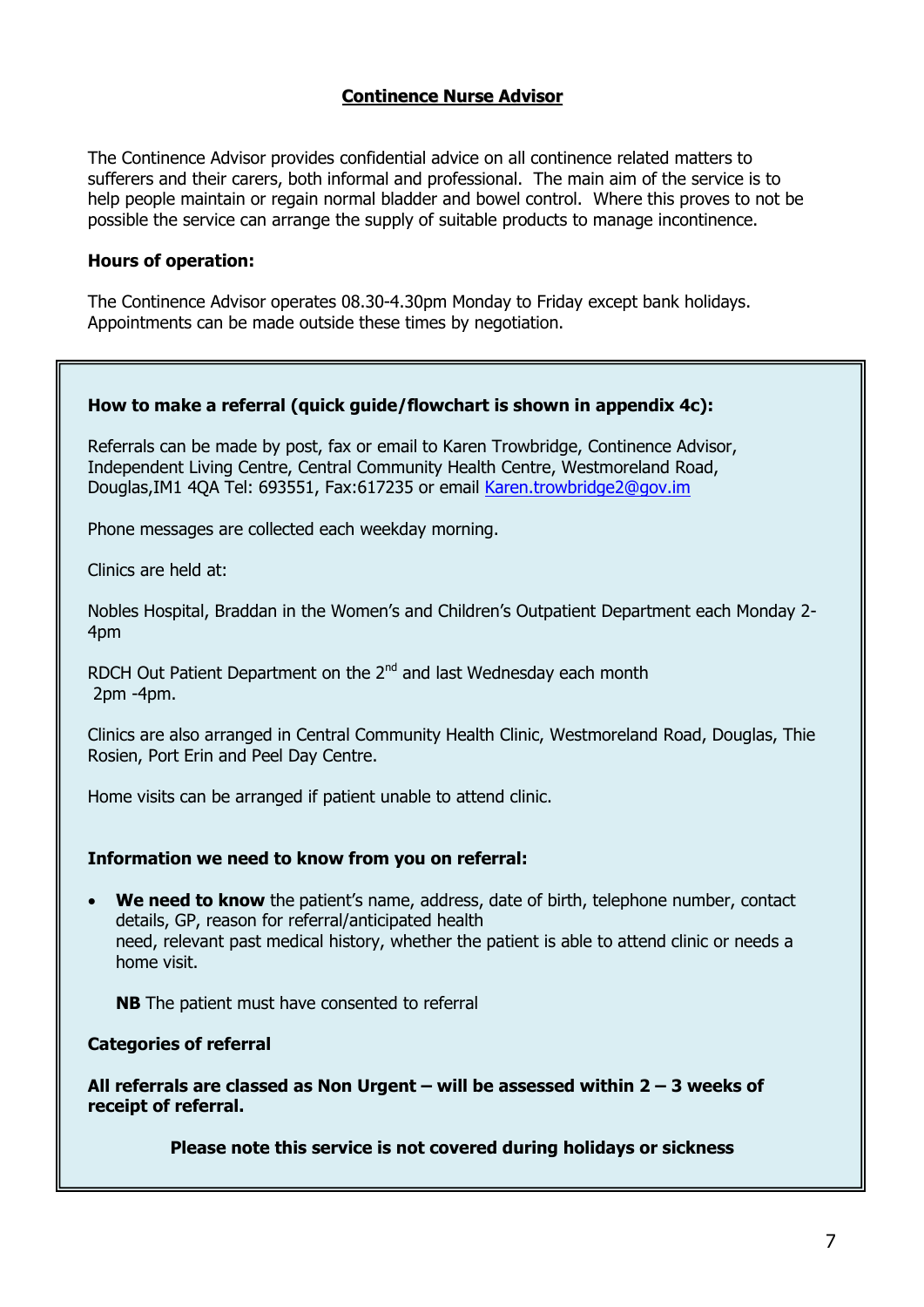## **Parkinson's Disease Specialist Nurse**

The Parkinson's Disease Specialist Nurse will assess patients with Parkinson's disease or Parkinsonism, identifying problems and planning care, monitoring of medication and its side effects and ensuring effective co-ordination and collaboration with the Multi Disciplinary Teams both in Primary and Secondary Care. The Parkinson's Disease Specialist Nurse provides on going education and support for patients and families/carers from diagnosis and throughout the course of the disease**.** 

### **Hours of operation:**

The Parkinson Disease Specialist Nurse is available 30 hours per week over four days, answerphone is available for non-urgent messages.

## **How to make a referral (quick guide/flowchart is shown in appendix 4d):**

#### **Patient's must be in full agreement of a referral and must be aware of their diagnosis.**

The Parkinson's Disease Specialist Nurse, Sue Lawley, can be contacted by post at Crookall House, Demesne Road, Douglas, Tel: 642676 or email [susan.lawley@gov.im.](mailto:susan.lawley@gov.im)

#### **Information we need to know from you on referral:**

 **We need to know** the patient's name, address, date of birth, telephone number, contact details, GP, reason for referral/anticipated health need, relevant past medical history, method of entry to property, directions to the address if the property is difficult to find.

#### **Categories of referral**

Patients will usually be contacted within two weeks of the referral being made however this may be longer during periods of annual leave. During periods of leave any urgent problems/difficulties should be directed to either the patients own GP or Parkinson's disease Consultant.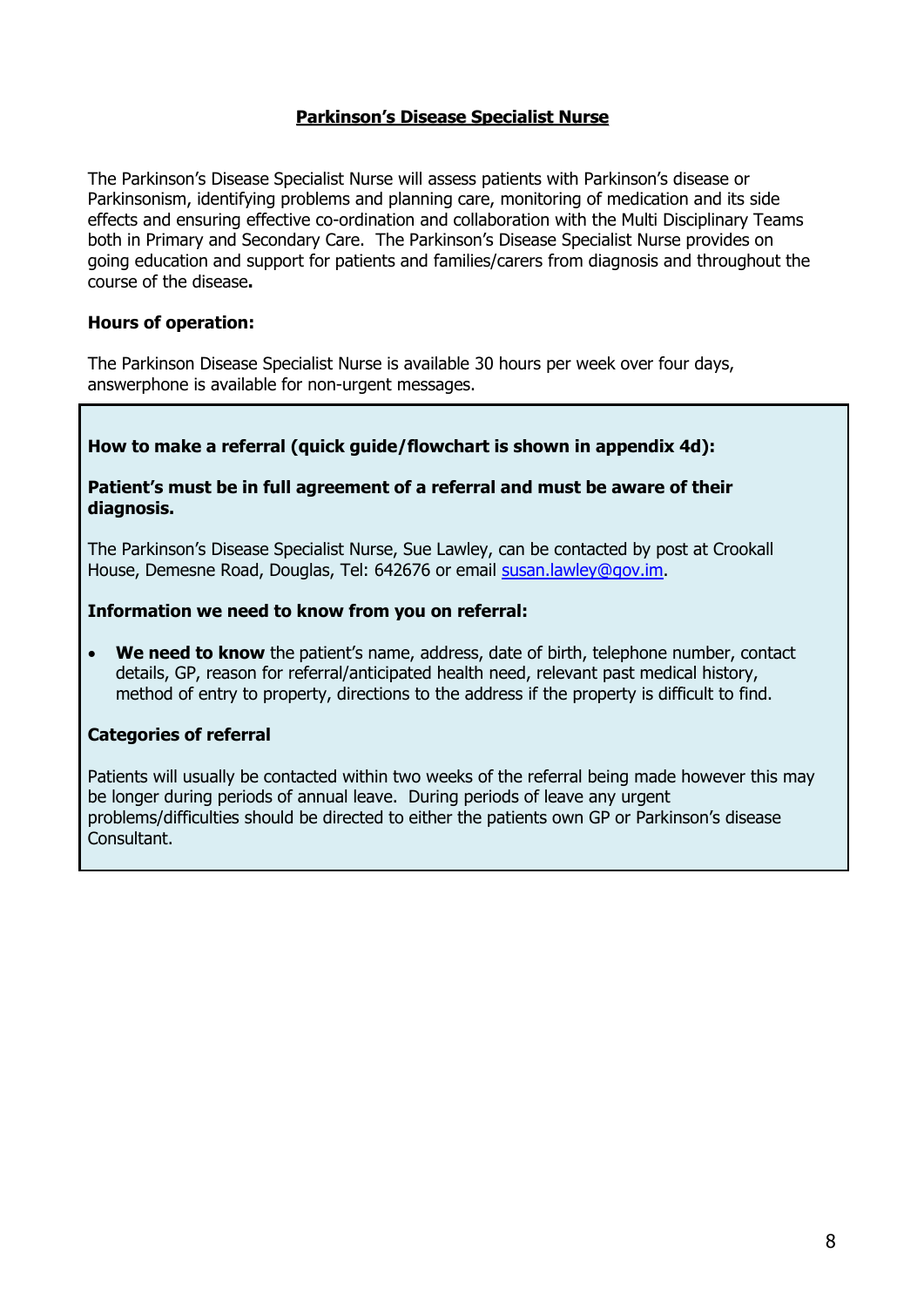# **Long Term Conditions Co-ordinators (LTCC)**

#### **This is not an emergency service**

#### **Service delivery:-**

The LTCC work alongside GP surgeries identifying patients who have complex co-morbidities or complex needs who would benefit from case management in order to empower them to be experts in their own conditions and to self-manage.

**How to make a referral (quick guide/flowchart is shown in appendix 4e):**

**LTCC work 8.30-5 pm Monday to Friday except for Bank Holidays**

**Initially referrals will be from G.P.s only**

**Please use Community Nursing Referral Form (Appendix 1) FAX: 642659 (On EMIS)**

**Southern Group Practice/Ballasalla/ Castletown/Loch Prom/Finch Hill, Snaefell:** Bev Marsh 831864

**Palatine/Hailwood Kensington Group Practice/Onchan:** Sue Wilson 665942

**Ramsey Group Practice/Peel/Laxey:** John Davison 811822

**Patients must have given consent / agree with referral and be willing to engage with the service.**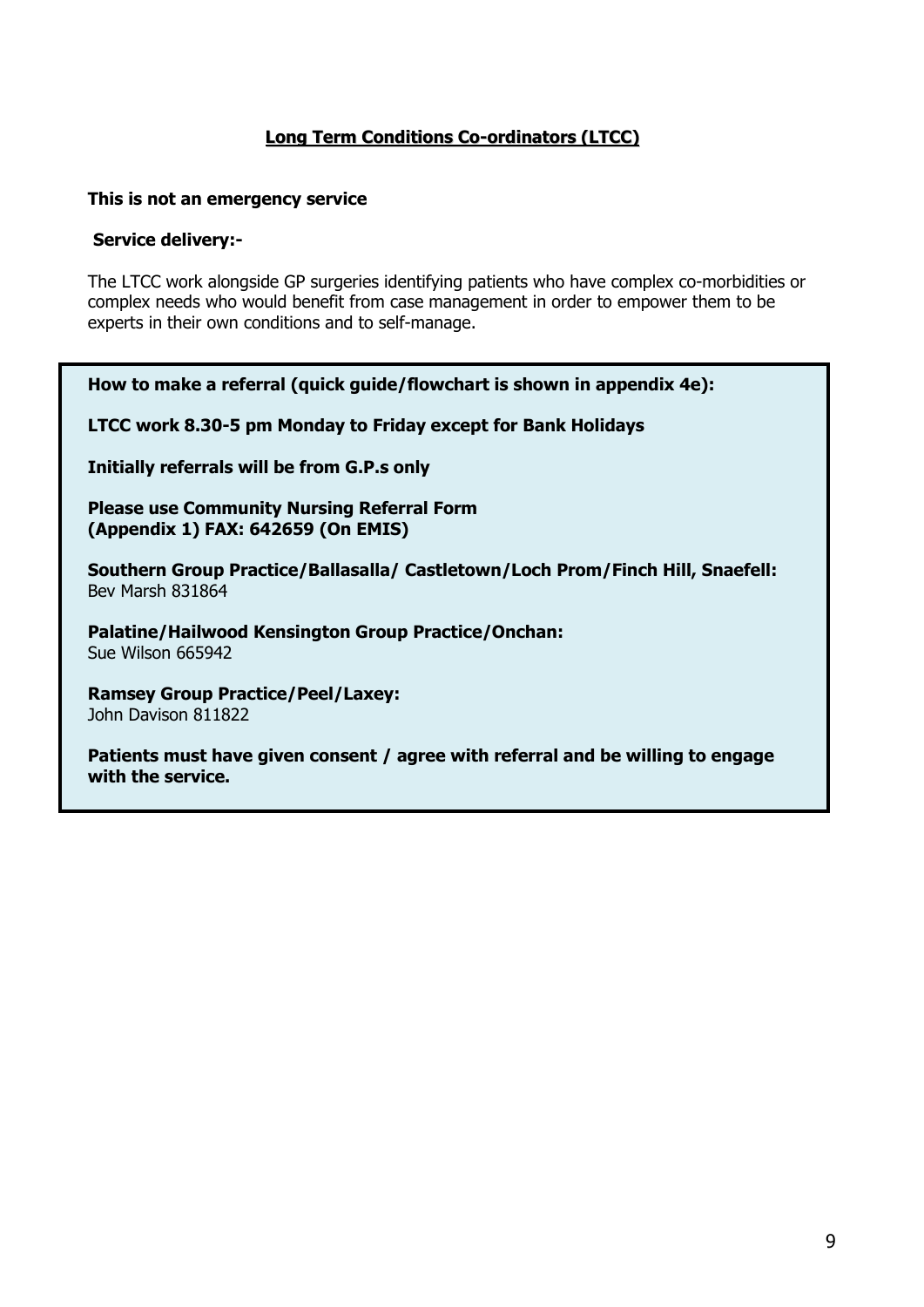

Reiltys Ellan Vannin

Department of Health and Social Care

Rheynn Slaynt as Kiarail y Theay

# **Community Nursing Referral**

#### **To: Adult Health Visitor / District Nurse / Child Health Visitor / School Nurse** (delete as appropriate)

| Relationship:       |
|---------------------|
|                     |
| Lives alone: Yes/No |

Reason for referral, please identify health need:

Patient aware of this referral: Yes/No (delete as appropriate)

Date visit required (DN only)

Brief medical history:

Relevant medication. (GP please include medication summary print off from EMIS):

| Services involved (please circle appropriate) |                   |                           |                  |                        |  |
|-----------------------------------------------|-------------------|---------------------------|------------------|------------------------|--|
| District<br><b>Nurse</b>                      | Health<br>Visitor | Social<br><b>Services</b> | Mental<br>Health | Other (please specify) |  |
| Date:                                         |                   |                           |                  |                        |  |
|                                               |                   |                           |                  |                        |  |
| Health outcome/Action taken:                  |                   |                           |                  |                        |  |
|                                               |                   |                           |                  |                        |  |
|                                               |                   |                           |                  |                        |  |
| Date:                                         |                   |                           |                  |                        |  |
|                                               |                   |                           |                  |                        |  |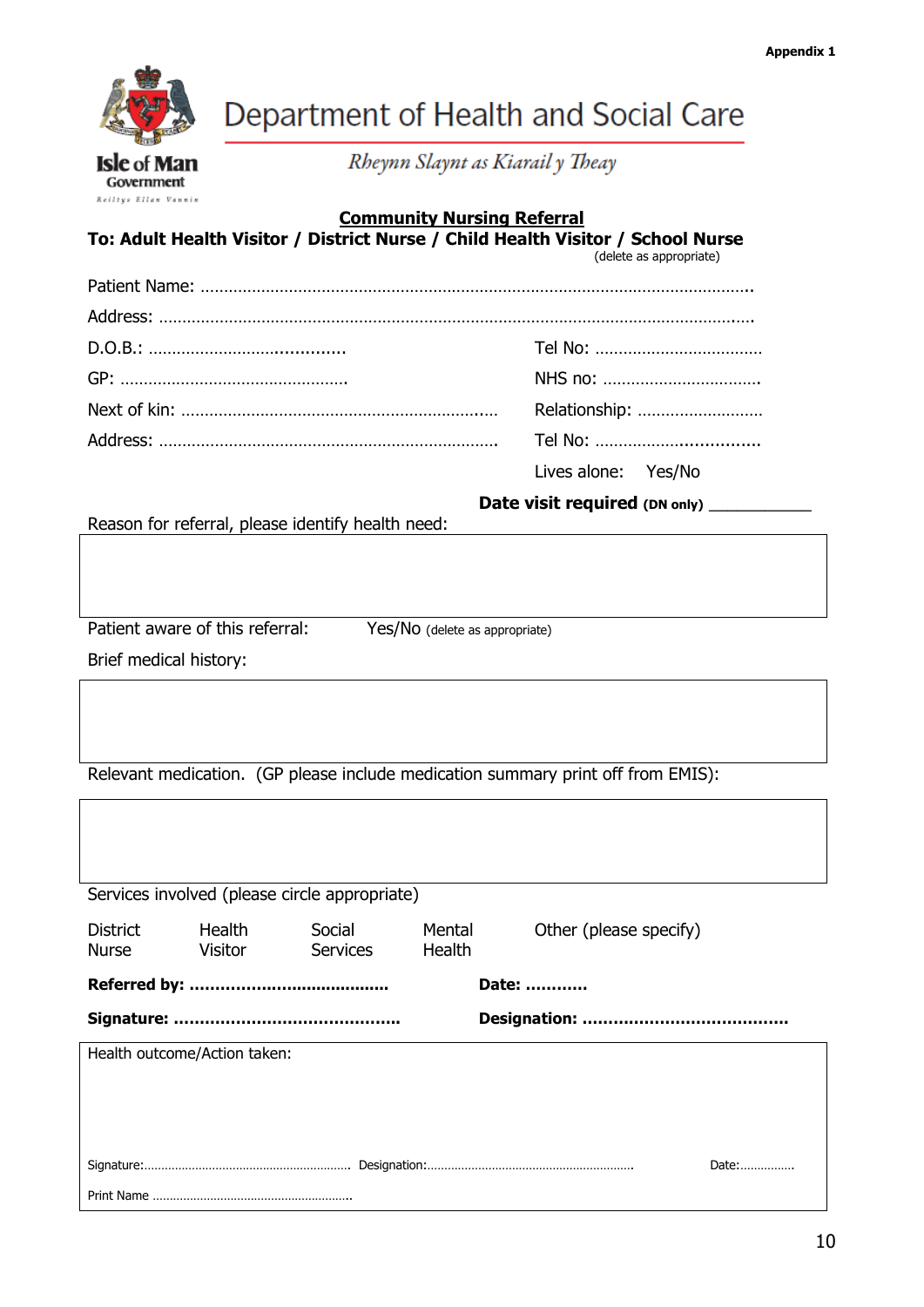

Rheynn Slaynt as Kiarail y Theay

| <b>Department of Health</b><br>Request for Continuity of Care / District Nursing/Health Visiting |               |                                |  |  |
|--------------------------------------------------------------------------------------------------|---------------|--------------------------------|--|--|
| <b>Please print names</b>                                                                        |               |                                |  |  |
| Patients Surname:                                                                                | Forenames:    | Mr/Mrs/Miss/Ms                 |  |  |
| NHS no.                                                                                          | Date of Birth |                                |  |  |
| Telephone no.                                                                                    | Mobile no.    |                                |  |  |
| Home Address                                                                                     |               | Discharge Address              |  |  |
|                                                                                                  |               |                                |  |  |
| Patient Lives: Alone/Relative/Other                                                              |               |                                |  |  |
| Is patient a carer: Yes/No                                                                       |               | Key Pad No.:<br>Yes/No<br>Code |  |  |
| Lone Worker Concerns:                                                                            | Yes/No        | State:                         |  |  |
| <b>Environment Hazards:</b>                                                                      | Yes/No        | State:                         |  |  |
| Next of Kin:                                                                                     |               | Relationship:                  |  |  |
| Address:                                                                                         |               |                                |  |  |
| Telephone No.:                                                                                   |               | Mobile No.:                    |  |  |
| Name of GP:                                                                                      |               | Practice:                      |  |  |
| Consultant                                                                                       |               | Date of Admission              |  |  |
| Date of Operation                                                                                |               | Follow-up Appointment Yes/No   |  |  |
| Complications Yes/No                                                                             |               |                                |  |  |
| Date of Discharge                                                                                |               | Allergies                      |  |  |
| Diagnosis                                                                                        |               |                                |  |  |
| Diagnosis Explained to Patient                                                                   | Yes/No        |                                |  |  |
| Patients understanding of illness                                                                |               |                                |  |  |
| <b>Referral for:</b><br><b>District Nurse/Health Visitor</b>                                     |               |                                |  |  |
| <b>Identified Nursing Need/Health Need:</b>                                                      |               |                                |  |  |
| <b>Date Visit Required:</b>                                                                      |               | Dressings Provided: Yes/No     |  |  |
| Equipment Given Prior Discharge:                                                                 | Yes/No        | State:                         |  |  |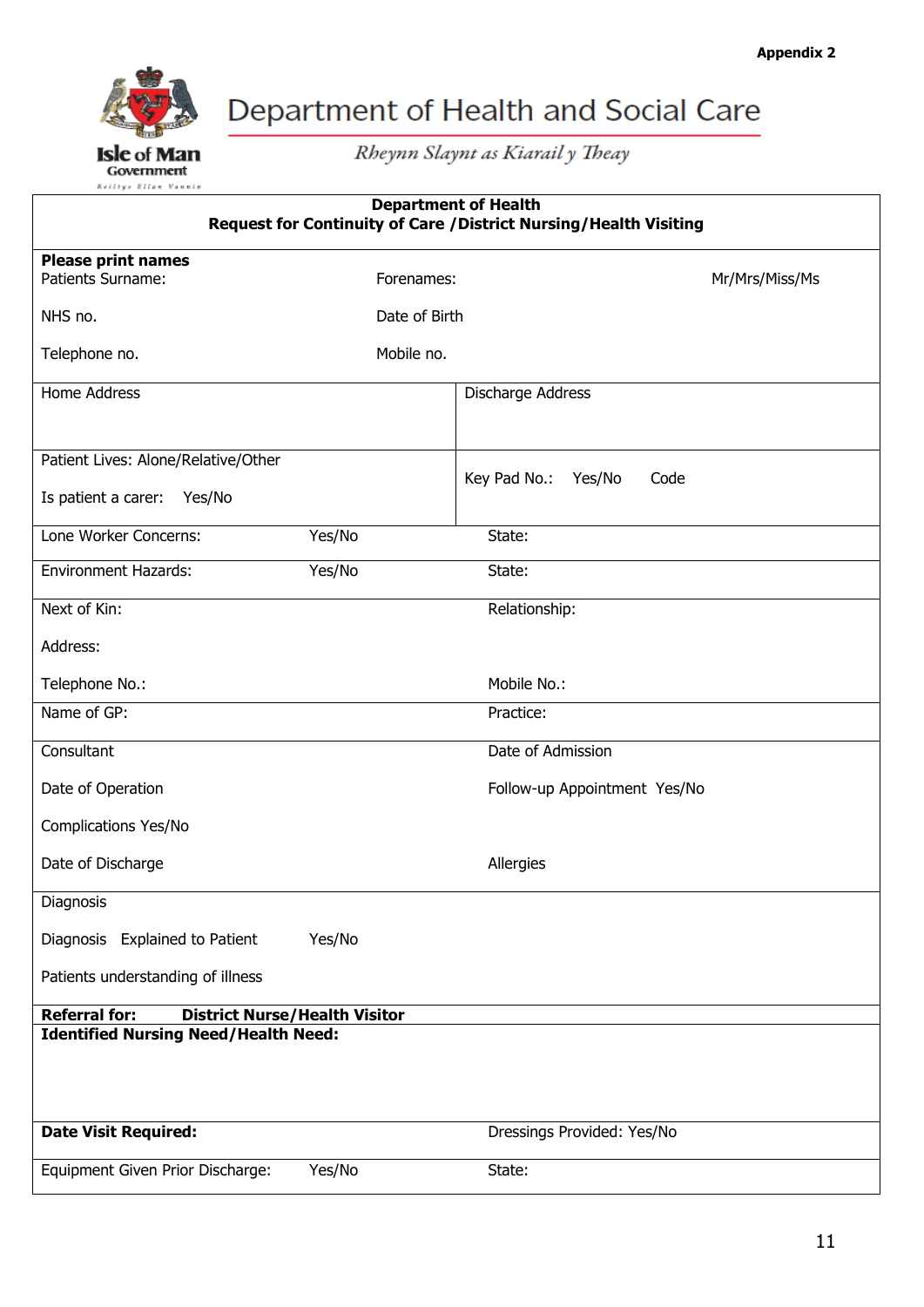| <b>Isle of Man Department of Health</b><br><b>Request For Continuity of Care District Nurse/Health Visiting</b> |               |                                 |              |
|-----------------------------------------------------------------------------------------------------------------|---------------|---------------------------------|--------------|
| Patients Surname                                                                                                |               | Forenames                       |              |
| NHS No                                                                                                          |               |                                 |              |
| Care needs on discharge                                                                                         |               | Home Care/Private, please state |              |
|                                                                                                                 |               |                                 |              |
| <b>Pressure Areas</b><br><b>Waterlow Score</b>                                                                  |               | Date Assessed                   |              |
| Wound Classification grading (EPUAP)                                                                            |               |                                 |              |
| Date dressing last changed                                                                                      |               | Treatment                       |              |
| <b>Mental State</b>                                                                                             |               |                                 |              |
| Mobility on Discharge                                                                                           |               | Aids Used                       |              |
| Height                                                                                                          |               | Weight                          |              |
| <b>Bowels</b><br>Continent                                                                                      | Yes/No        | Bladder Continent               | Yes/No       |
| Catheter Yes/No                                                                                                 |               | Indwelling Urethral             | Yes/No       |
| Suprapubic Yes/No                                                                                               | Date Inserted | Size of Catheter                |              |
| Continence Supplies Used                                                                                        |               | Delivered                       | Yes/No       |
| <b>Medication (Please list ALL Medication):</b>                                                                 |               |                                 |              |
|                                                                                                                 |               |                                 |              |
|                                                                                                                 |               |                                 |              |
|                                                                                                                 |               |                                 |              |
|                                                                                                                 |               |                                 |              |
|                                                                                                                 |               |                                 |              |
| <b>Medication Provided</b><br>Yes/NO                                                                            | Medidose used | Yes/No<br>Medidose arranged     | Yes/NO       |
| Other Health Professionals informed of Discharge (Please list)                                                  |               |                                 |              |
|                                                                                                                 |               |                                 |              |
|                                                                                                                 |               |                                 |              |
| Day Hospital Yes/No                                                                                             |               | Planned Respite Care Yes/no     | Date:        |
| Signature                                                                                                       |               | Print                           | Faxed Yes/NO |
|                                                                                                                 |               |                                 |              |
| <b>Status</b>                                                                                                   | Hospital      | Ward                            | Date         |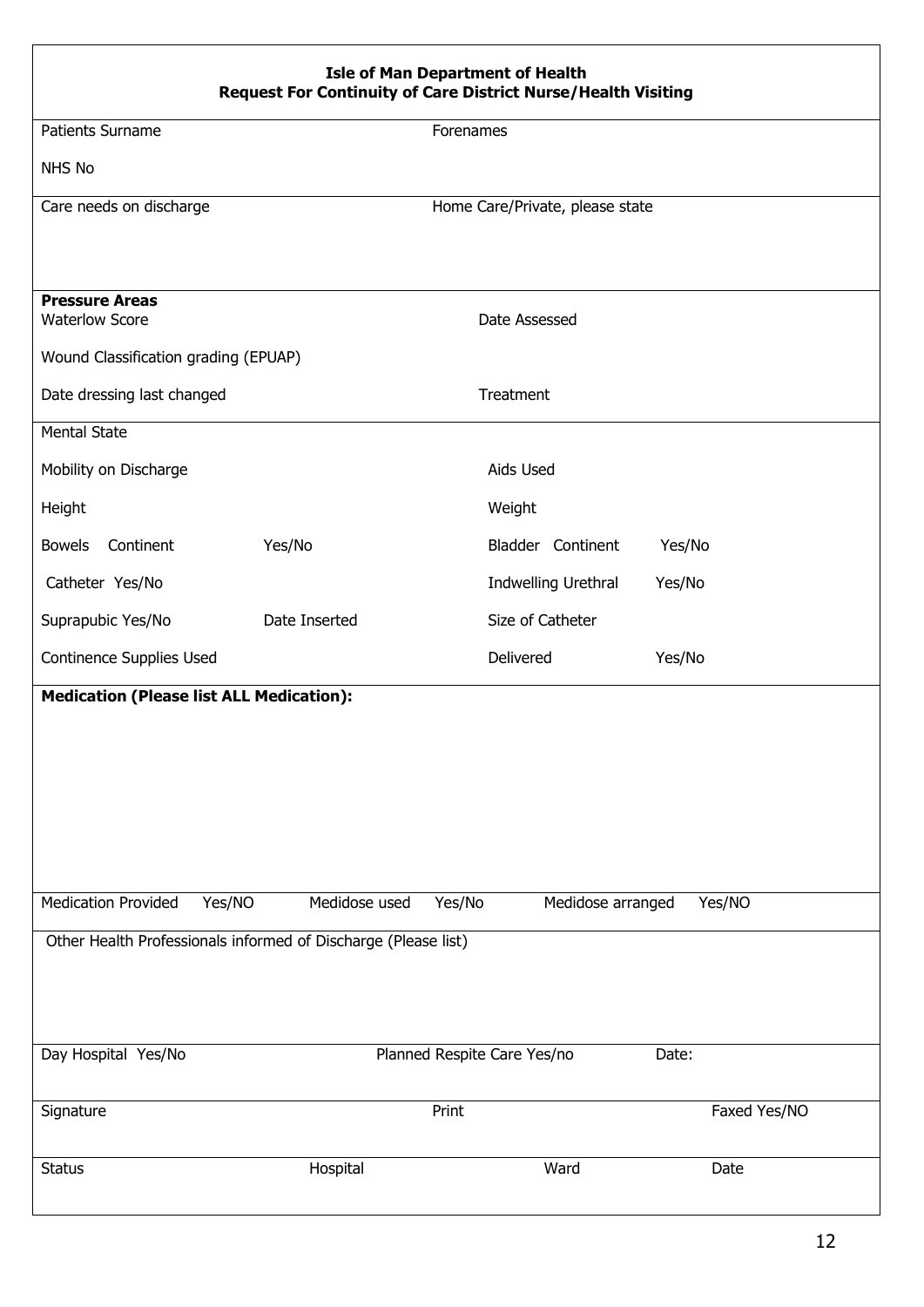| <b>Isle of Man Department of Health</b>                            |           |  |  |
|--------------------------------------------------------------------|-----------|--|--|
| Request For Continuity of Care Form/District Nurse/Health Visiting |           |  |  |
| <b>Additional Information Sheet</b>                                |           |  |  |
| Hospital Number                                                    |           |  |  |
| Patients Surname                                                   | Forenames |  |  |
|                                                                    |           |  |  |
|                                                                    |           |  |  |
|                                                                    |           |  |  |
|                                                                    |           |  |  |
|                                                                    |           |  |  |
|                                                                    |           |  |  |
|                                                                    |           |  |  |
|                                                                    |           |  |  |
|                                                                    |           |  |  |
|                                                                    |           |  |  |
|                                                                    |           |  |  |
|                                                                    |           |  |  |
|                                                                    |           |  |  |
|                                                                    |           |  |  |
|                                                                    |           |  |  |
|                                                                    |           |  |  |
|                                                                    |           |  |  |
|                                                                    |           |  |  |
|                                                                    |           |  |  |
|                                                                    |           |  |  |
|                                                                    |           |  |  |
|                                                                    |           |  |  |
|                                                                    |           |  |  |
|                                                                    |           |  |  |
|                                                                    |           |  |  |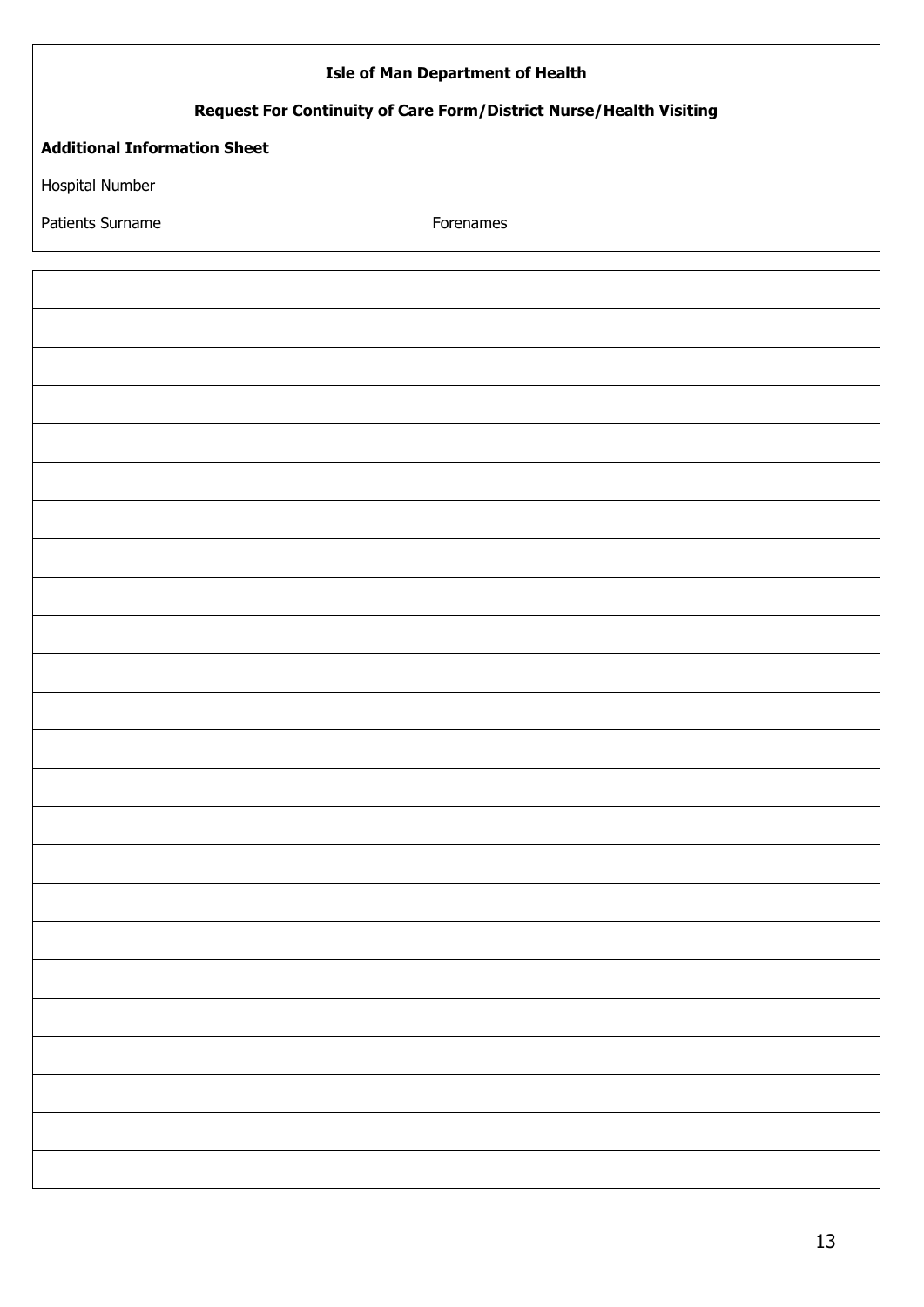# **Appendix 3**

#### **Attachment List – Adult Team**

| <b>District Nurse Base/Address</b>                                                                                | Tel/Fax No.                                                            | <b>GPs covered</b>                                                      |
|-------------------------------------------------------------------------------------------------------------------|------------------------------------------------------------------------|-------------------------------------------------------------------------|
| <b>Base: Ramsey</b><br>Dalmeny House<br><b>Cumberland Road</b><br>Ramsey<br>IM8 3RH                               | Tel: 811833<br>Tel: 811834 (answerphone)<br>Fax: 656096                | Ramsey                                                                  |
| <b>Base: Peel Medical Centre</b><br>Albany Road<br>Peel<br>IM5 1HU                                                | Tel: 686966 (answerphone)<br>Fax: 686967                               | Peel                                                                    |
| <b>Base: Southern Group Practice</b><br>Thie Rosien<br>Castletown Road<br>Port Erin<br>IM9 6BD                    | Tel: 836284 (answerphone)<br>Fax: 835572                               | <b>Ballasalla</b><br>Southern Group Practice<br>Castletown              |
| <b>Base: Central Community Health Centre</b><br><b>Westmoreland Road</b><br>Douglas<br><b>IM1 4QA</b>             | Tel: 612332<br>Tel: 616757 (answerphone)<br>Tel: 660218<br>Fax: 685100 | Kensington<br>Palatine                                                  |
| <b>Base: Onchan Surgery</b><br>Village Walk Health Centre<br>Village Walk<br>Onchan<br>IM3 4EA                    | Tel: 656032<br>Tel: 628462<br>Tel: 656033 (answerphone)<br>Fax: 656034 | Onchan<br>Laxey<br>Finch Hill<br>Hailwood<br>Loch Promenade<br>Snaefell |
| <b>Central Community Health Centre</b><br><b>Treatment Room</b><br><b>Westmoreland Road</b><br>Douglas<br>IM1 4QA | Tel: 642696 (answerphone)<br>Fax: 685100                               |                                                                         |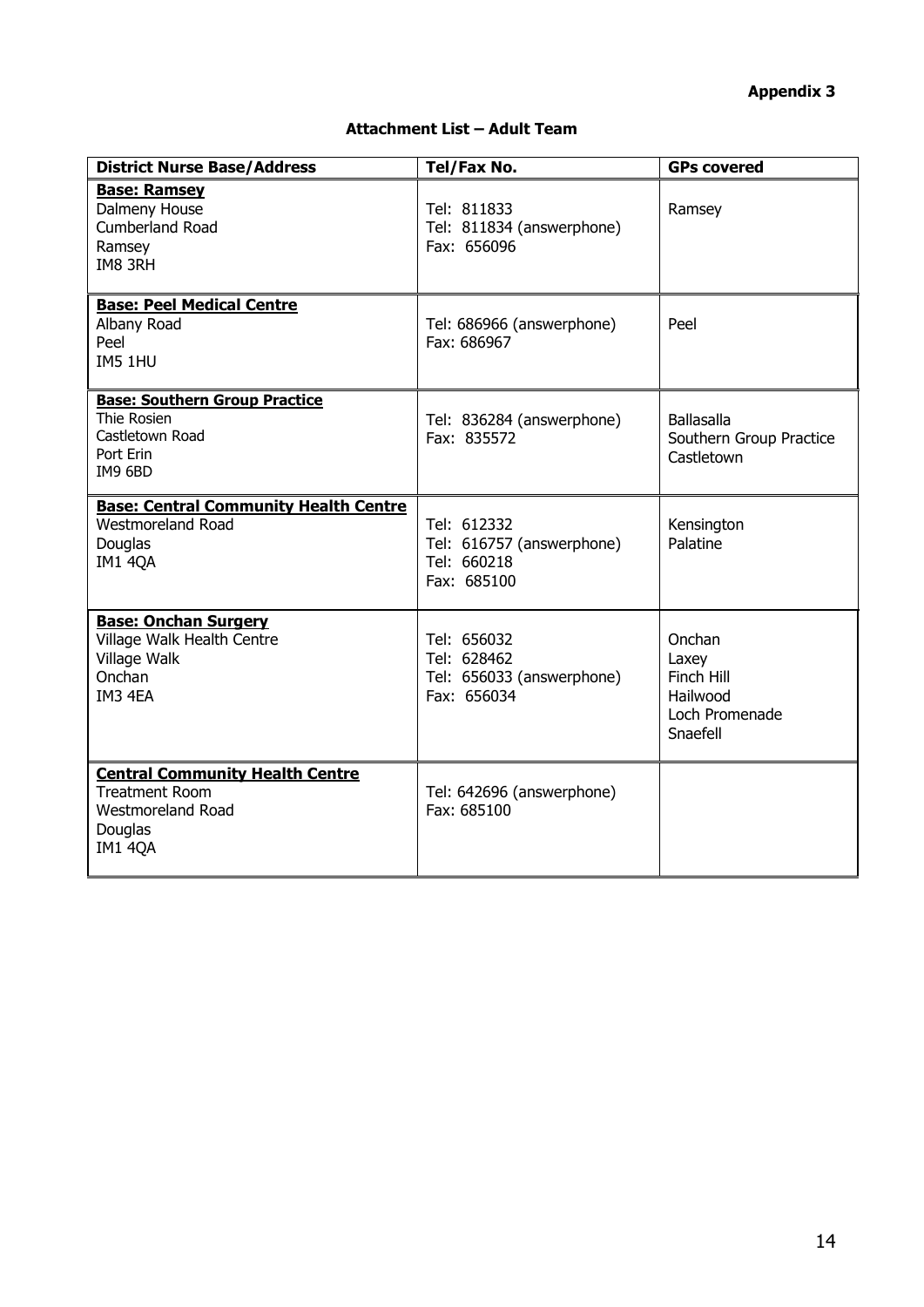

Rheynn Slaynt as Kiarail y Theay

# **Adult Community Nursing Team Pathway**

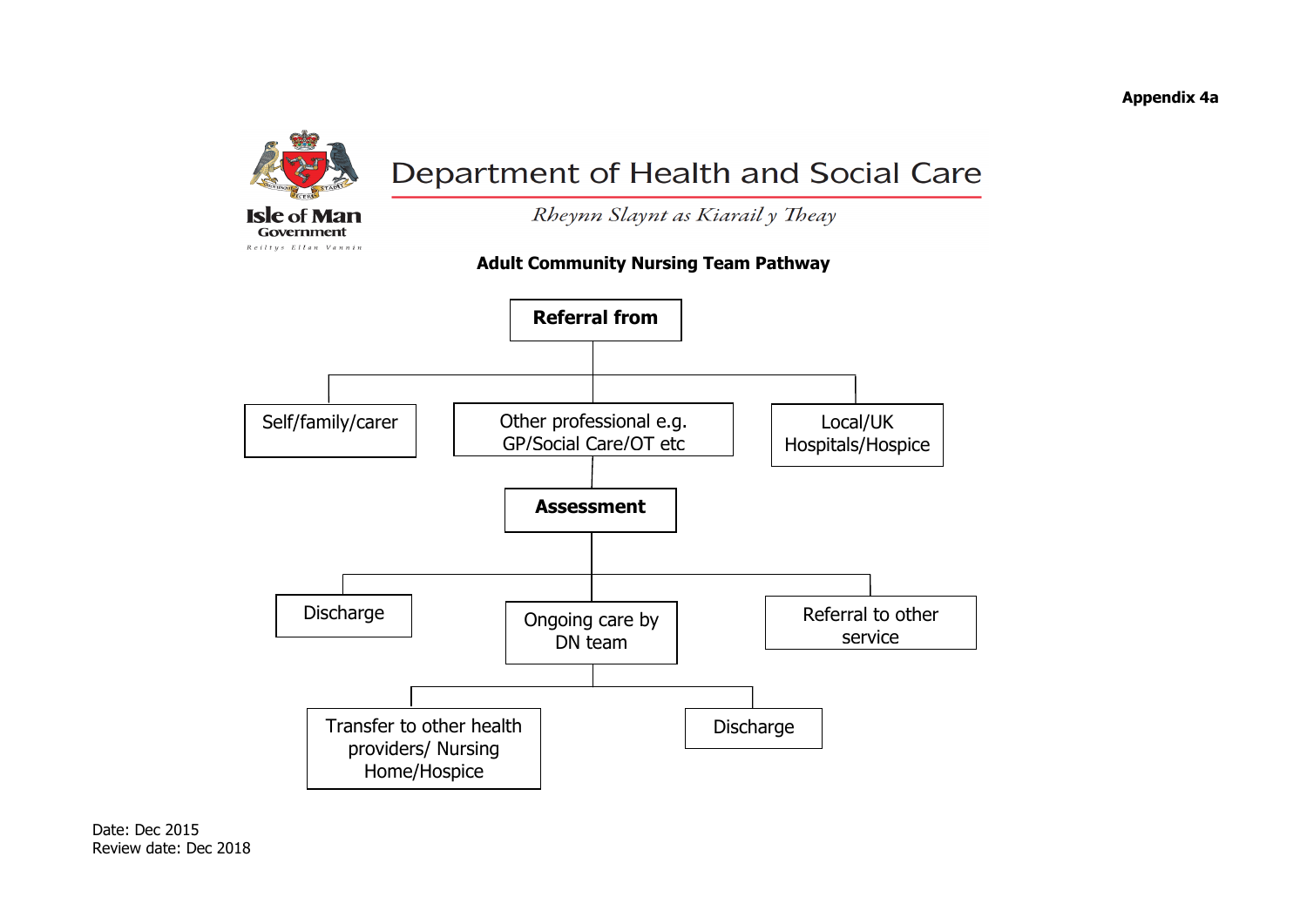

Rheynn Slaynt as Kiarail y Theay

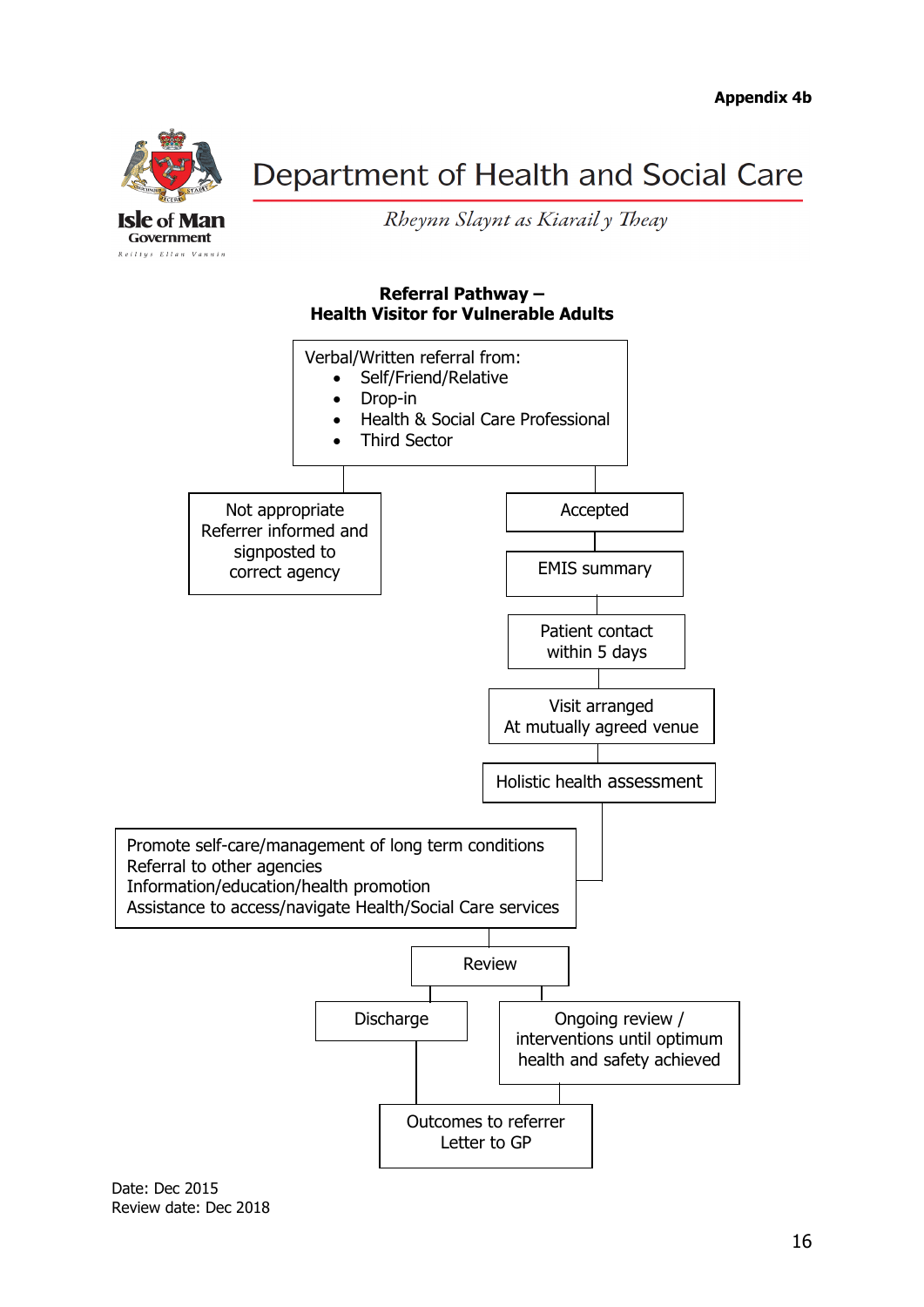

Rheynn Slaynt as Kiarail y Theay



# **Referral Pathway – Continence Advisor**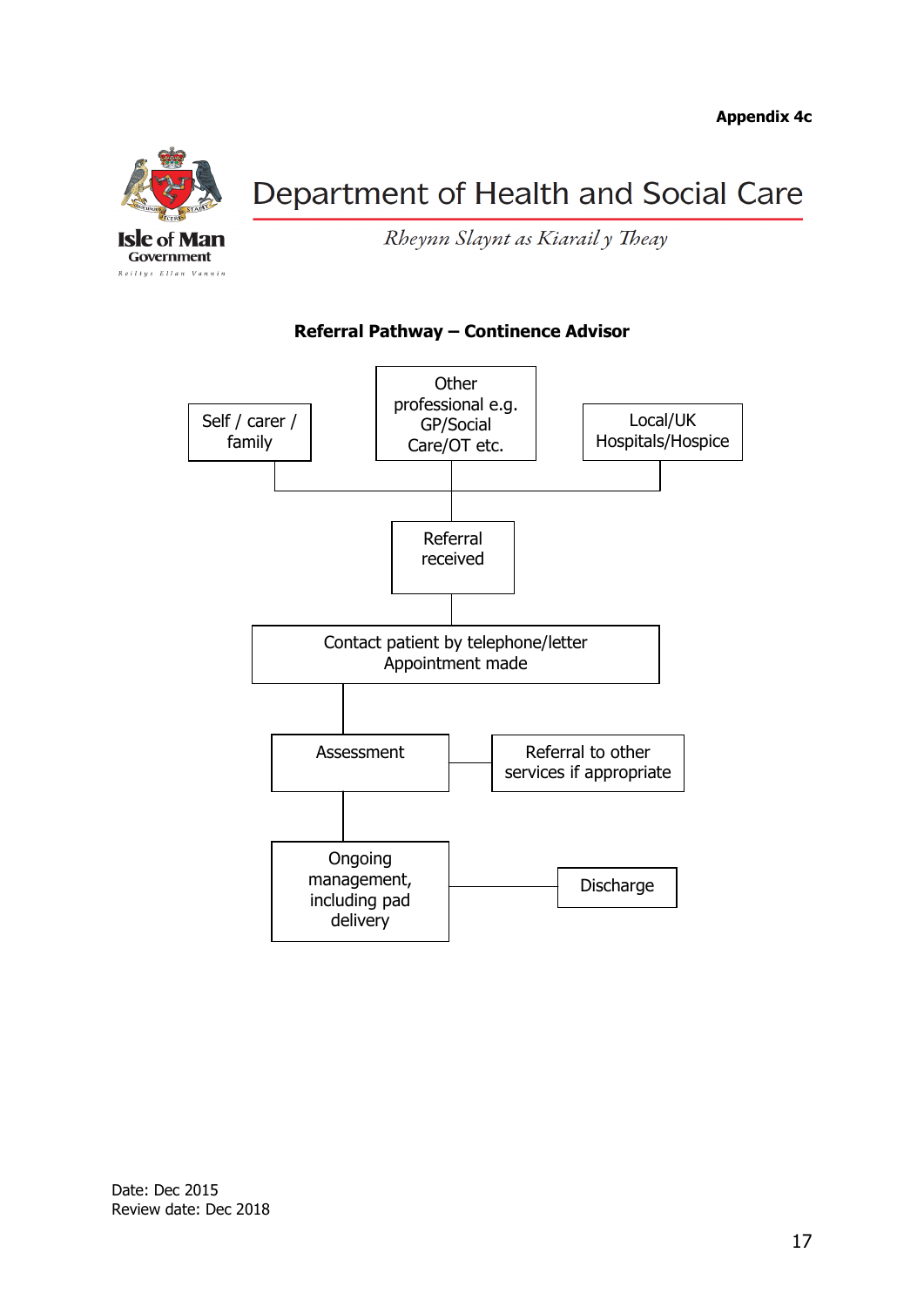

Rheynn Slaynt as Kiarail y Theay

#### **Referral Pathway – Parkinsons Nurse Specialist**